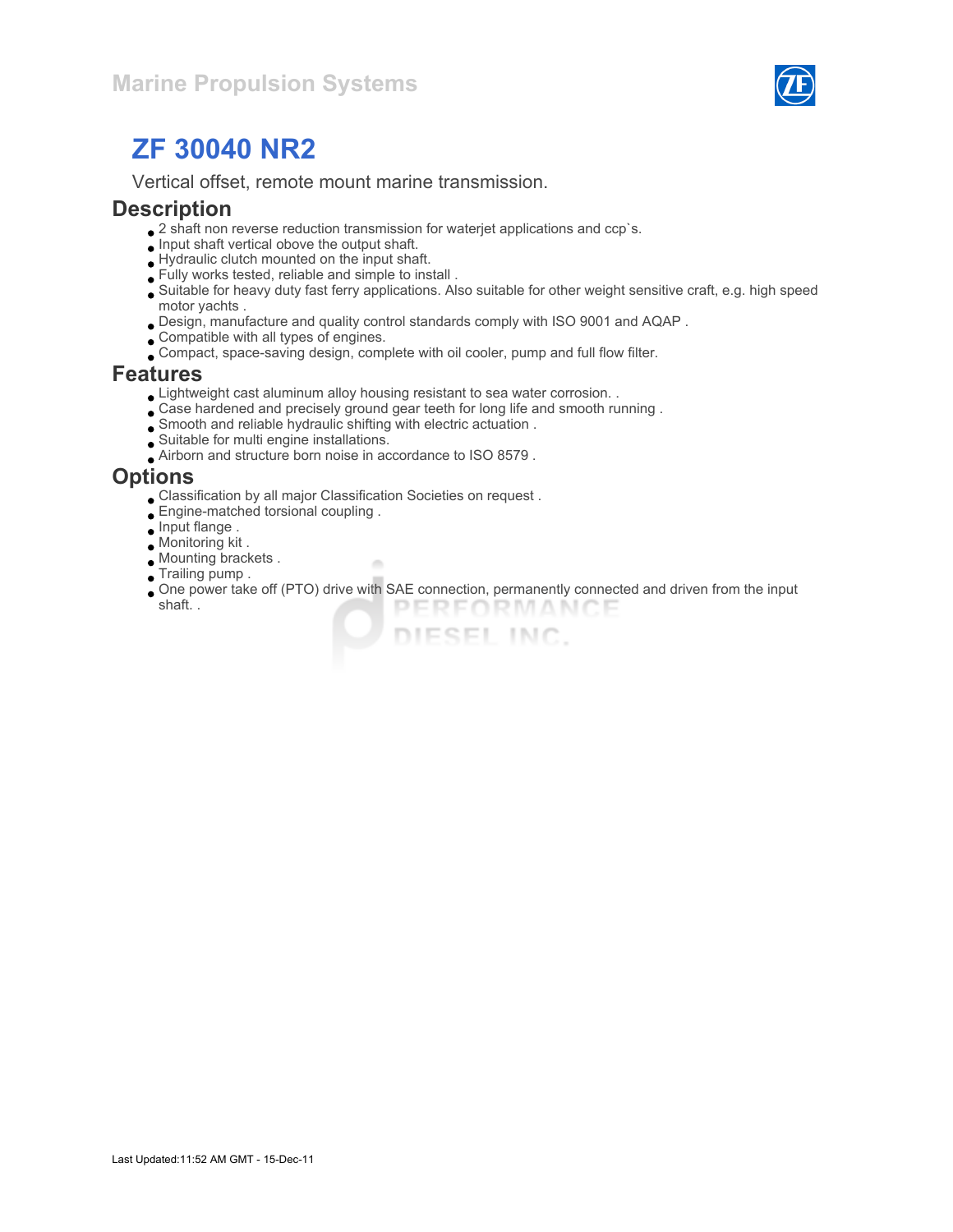# Ratings

## Light Duty

| RATIOS                                            | <b>MAX. TORQUE POWER/RPM</b> |                                                              |           |    | <b>INPUT POWER CAPACITY</b> |          |           |          |           |    | MAX.       |
|---------------------------------------------------|------------------------------|--------------------------------------------------------------|-----------|----|-----------------------------|----------|-----------|----------|-----------|----|------------|
|                                                   | Nm                           | ftlb                                                         | <b>kW</b> | hp | kW                          | hp       | <b>kW</b> | hp       | <b>kW</b> | hp | <b>RPM</b> |
|                                                   |                              |                                                              |           |    |                             | 1800 rpm |           | 2000 rpm | 2100 rpm  |    |            |
| $ 2.207$ *, 2.577<br>$*$ On a stall Ond an Datter |                              | 28766 21217 3.0121 4.0394 5422 7271 6024 8079 6326 8483 2300 |           |    |                             |          |           |          |           |    |            |

Special Order Ratio.

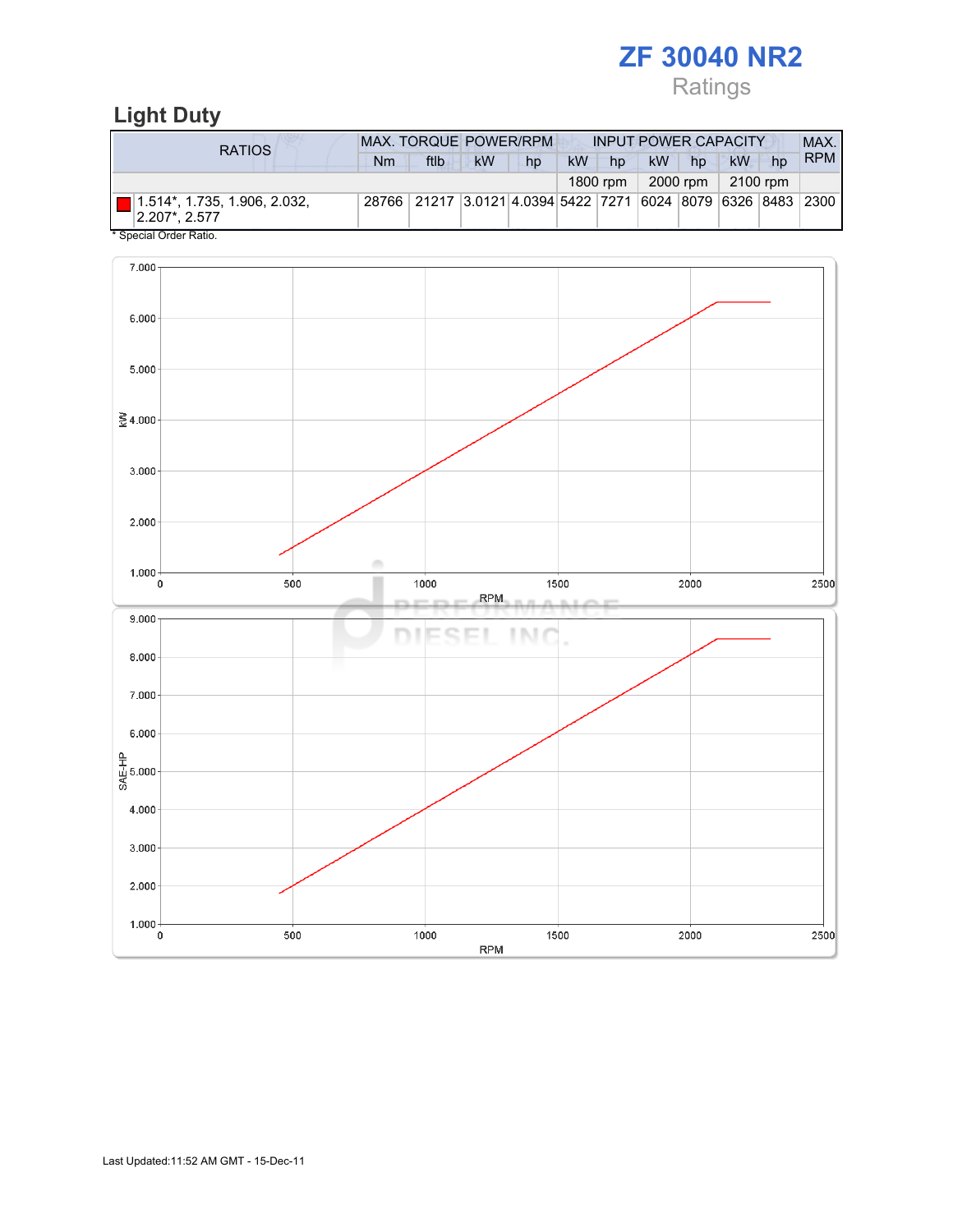## Ratings

## Medium Duty

| RATIOS                                                               | <b>MAX. TORQUE POWER/RPM</b><br><b>INPUT POWER CAPACITY</b> |      |                                                        |    |    |          |           |          |           |    | MAX.       |
|----------------------------------------------------------------------|-------------------------------------------------------------|------|--------------------------------------------------------|----|----|----------|-----------|----------|-----------|----|------------|
|                                                                      | Nm                                                          | ftlb | <b>kW</b>                                              | hp | kW | hp       | <b>kW</b> | hp       | <b>kW</b> | hp | <b>RPM</b> |
|                                                                      |                                                             |      |                                                        |    |    | 1600 rpm |           | 1800 rpm | 2000 rpm  |    |            |
| $\Box$ 1.514*, 1.735, 1.906, 2.032,<br>$ 2.207$ <sup>*</sup> , 2.577 | 24349                                                       |      | 17959 2.5496 3.4191 4079 5471 4589 6154 5099 6838 2300 |    |    |          |           |          |           |    |            |

Special Order Ratio.

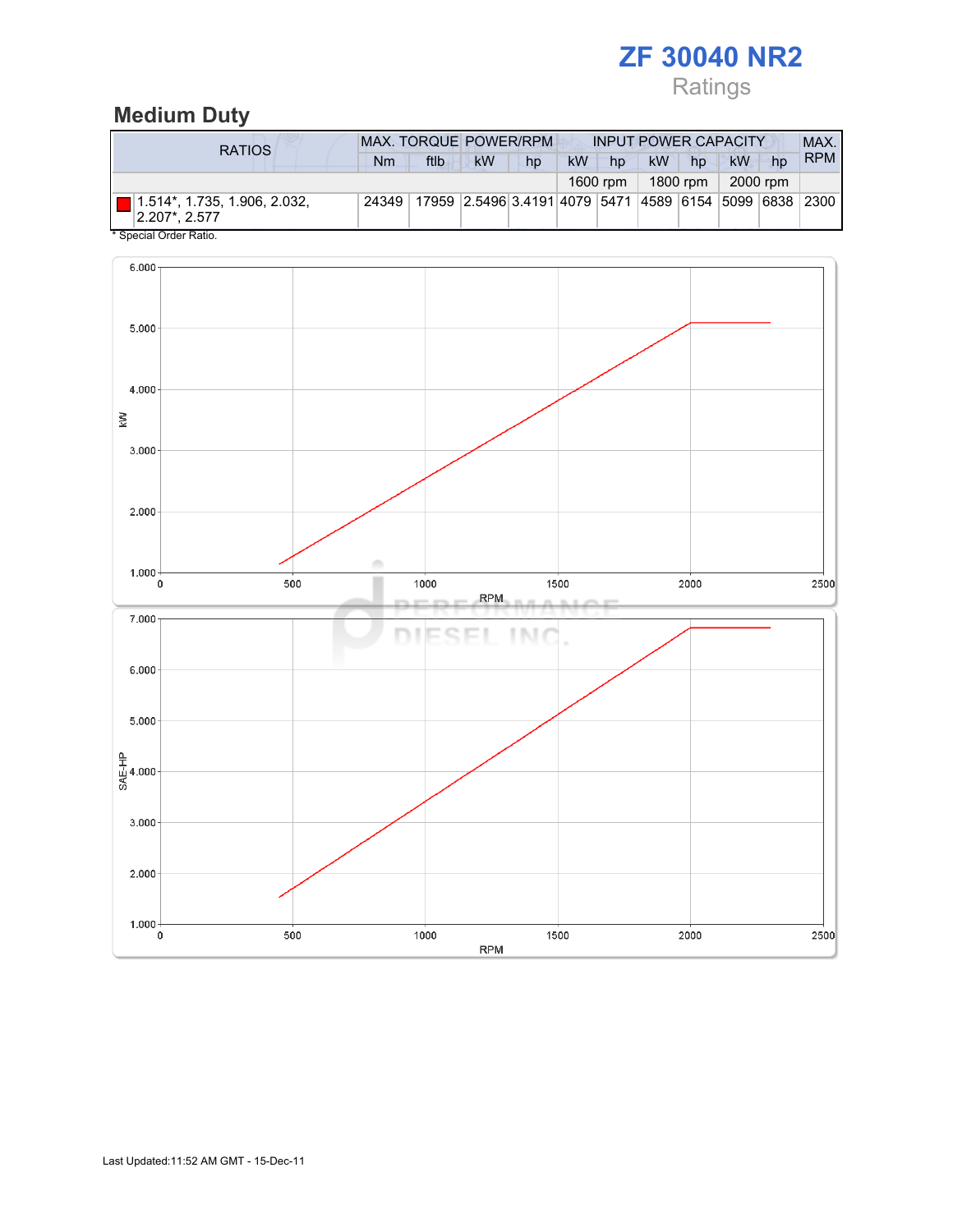## Ratings

### Continuous Duty

| RATIOS                                                               | <b>MAX. TORQUE POWER/RPM</b><br><b>INPUT POWER CAPACITY</b> |      |                                                        |    |           |            |           |          |    | MAX.     |            |
|----------------------------------------------------------------------|-------------------------------------------------------------|------|--------------------------------------------------------|----|-----------|------------|-----------|----------|----|----------|------------|
|                                                                      | Nm                                                          | ftlb | <b>kW</b>                                              | hp | <b>kW</b> | hp         | <b>kW</b> | hp       | kW | hp       | <b>RPM</b> |
|                                                                      |                                                             |      |                                                        |    |           | $1200$ rpm |           | 1600 rpm |    | 1800 rpm |            |
| $\Box$ 1.514*, 1.735, 1.906, 2.032,<br>$ 2.207$ <sup>*</sup> , 2.577 | 19253                                                       |      | 14200 2.0160 2.7035 2419 3244 3226 4326 3629 4866 1800 |    |           |            |           |          |    |          |            |
| * Special Order Ratio.                                               |                                                             |      |                                                        |    |           |            |           |          |    |          |            |

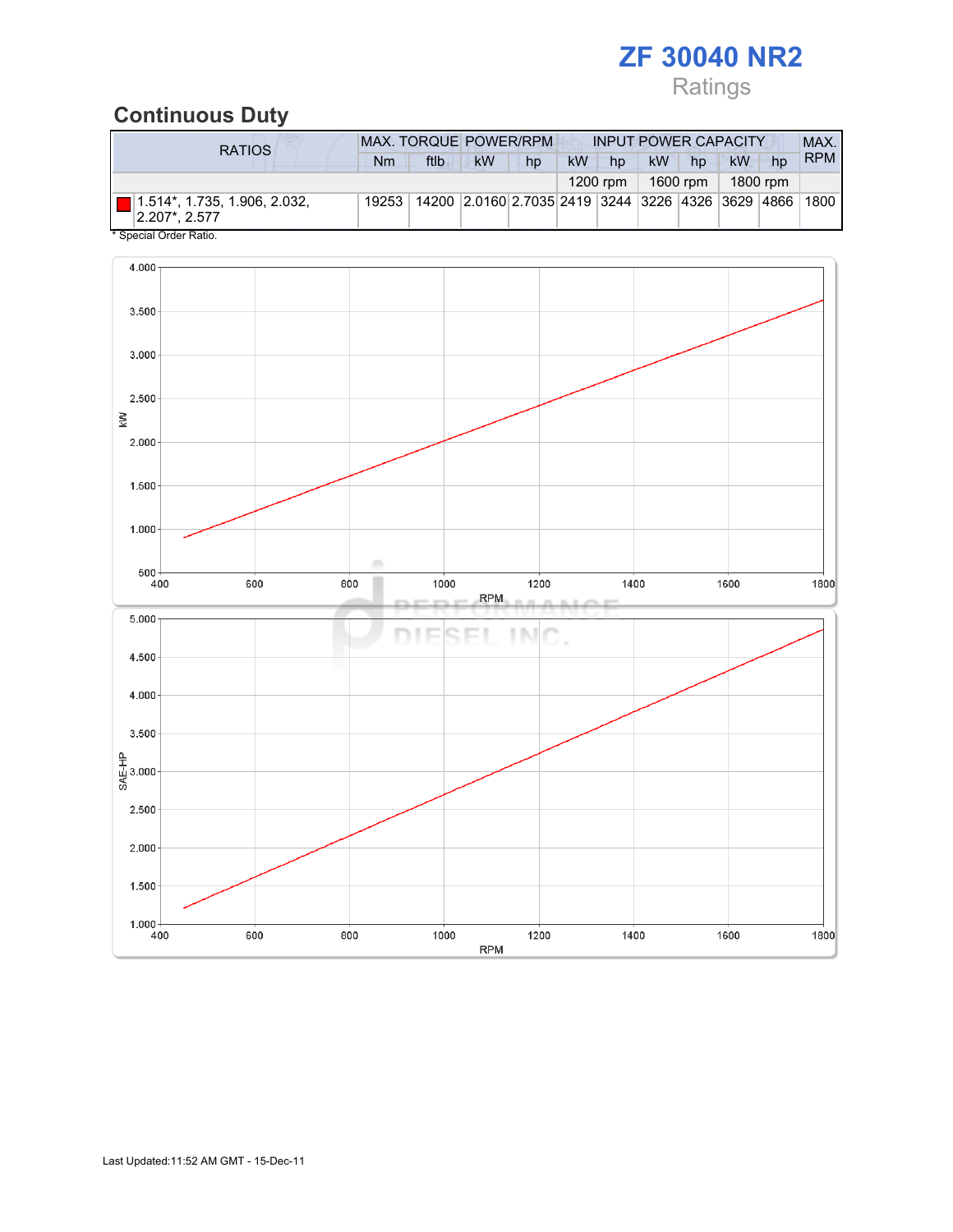



| mm (inches) |                |                |                |                |                            |            |                |  |
|-------------|----------------|----------------|----------------|----------------|----------------------------|------------|----------------|--|
| A           | B <sub>1</sub> | B <sub>2</sub> | H <sub>1</sub> | H <sub>2</sub> |                            | L1         | L <sub>2</sub> |  |
| 475 (18.7)  | 455 (17.9)     | 455 (17.9)     | 480 (18.9)     | 1,072 (42.2)   | 1,032(40.6)                | 750 (29.5) | 480 (18.9)     |  |
|             |                | Weight kg (lb) |                |                | Oil Capacity Litre (US qt) |            |                |  |
|             |                | 1,640 (3,608)  |                |                | 75.0 (80.0)                |            |                |  |

## Output Coupling Dimensions

|  |  |                      |                                                         |  |     | <b>Bolt Holes</b> |      |  |  |
|--|--|----------------------|---------------------------------------------------------|--|-----|-------------------|------|--|--|
|  |  |                      |                                                         |  | No. | Diameter (E)      |      |  |  |
|  |  | mm in mm in mm in mm |                                                         |  |     | mm                |      |  |  |
|  |  |                      | 435   17.1   385   15.2   330   13.0   46.0   1.81   20 |  |     | - 30.4            | 1.20 |  |  |